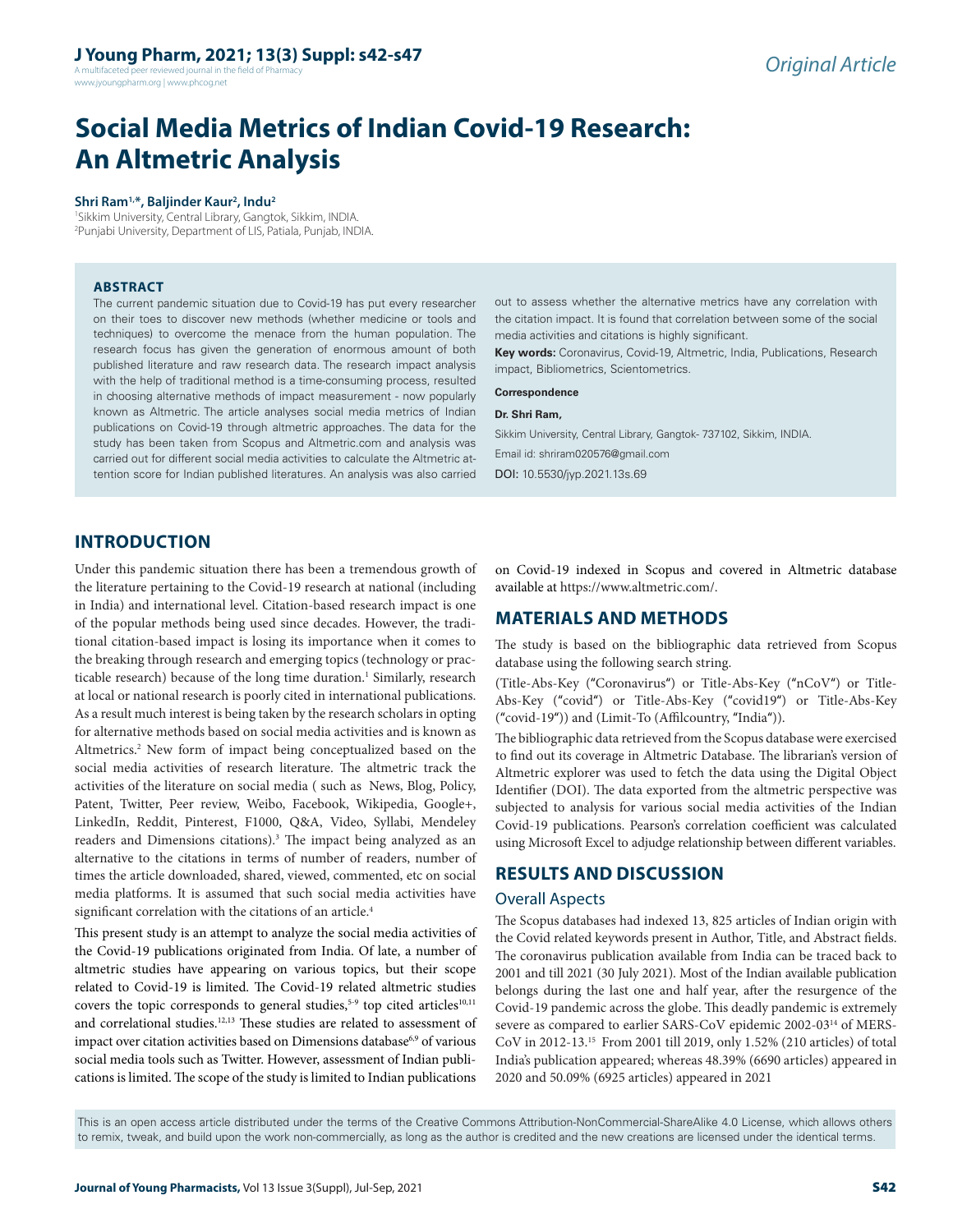The Indian publications were distributed into twelve document types. Most of the publications appeared as journal articles (54.31% and 7508 articles), reviews (16.56% and 2289 articles), letters (14.54% and 2010 articles), and conference papers (6.16% and 852 articles), whereas other documents types were notes (3.28% and 454 articles), editorials (2.77% and 383 articles), book chapters (1.59% and 220 articles). Rest of other document types were less than one percent of the total publications

#### Altmetric Coverage Patterns of India's Publication

Out of 13,825 articles published from India and indexed in Scopus, Altmetric.com had covered 4,678 articles, which is 33.84% of total Scopus indexed articles. As might be expected, documents published in 2002-19, might have not much impact on social media in comparison to the articles published between 2020 till 2021 because of more engagement and pandemic situation and moreover popularity of use of social media platform. The social media is now becoming a popular method for sharing research with global society.<sup>16</sup>

Altmetric.com metrics are based on the activities on nineteen different social media platforms. These are (but are not limited to Faculty of 1000 reviews, Wikipedia, public policy documents, patents citations, blog discussions, news media coverage, Mendeley reference manager bookmarking, social media mentions such as Twitter, Facebook, Google+, Reddit, Weibo.<sup>17-19</sup> Table 1 gives the frequency distributions of the social media mentions activities over different platforms.

In altmetric, Dimensions extract citation data from CrossRef, PubMed Central and Open Citation Data as well as citation data directly from full text articles from the publishers.<sup>20,21</sup> Of 13825 articles, 4678 articles were covered for citation data. These articles have accumulated a total of 56,713 dimensions citations with an average activity of 13.28. Mendeley is a platform for bookmarking and organizing references and assist in writing citations in a research article, generating bibliography and combating plagiarism.22 A total of 99.42% articles were mentioned over Mendeley platform with total social media activities of 35, 9411

|  |  |  |  |  | Table 1: Altmetric Coverage of Indian Covid-19 Publications. |
|--|--|--|--|--|--------------------------------------------------------------|
|--|--|--|--|--|--------------------------------------------------------------|

| <b>Name of SMA Platforms</b>           | <b>TP with</b><br><b>SMA</b> | $%$ of<br>4678 | <b>Total</b><br>Sum of<br><b>SMA</b> | <b>Average</b><br>of SM<br><b>Activities</b> |
|----------------------------------------|------------------------------|----------------|--------------------------------------|----------------------------------------------|
| Dimensions citations                   | 4269                         | 99.51          | 56713                                | 13.28                                        |
| Mendeley readers                       | 4265                         | 99.42          | 359411                               | 84.27                                        |
| <b>Twitter mentions</b>                | 3794                         | 88.44          | 148340                               | 39.10                                        |
| News mentions                          | 914                          | 21.31          | 8116                                 | 8.88                                         |
| Facebook mentions                      | 559                          | 13.03          | 959                                  | 1.72                                         |
| Blog mentions                          | 443                          | 10.33          | 862                                  | 1.95                                         |
| Video mentions                         | 132                          | 3.08           | 174                                  | 1.32                                         |
| Syllabi mentions                       | 132                          | 3.08           | $\theta$                             | 0.00                                         |
| Reddit mentions                        | 130                          | 3.03           | 219                                  | 1.68                                         |
| Policy mentions                        | 113                          | 2.63           | 250                                  | 2.21                                         |
| Wikipedia mentions                     | 96                           | 2.24           | 123                                  | 1.28                                         |
| Peer review mentions                   | 47                           | 1.10           | 81                                   | 1.72                                         |
| <b>O&amp;A</b> mentions                | 15                           | 0.35           | $\mathfrak{D}$                       | 0.13                                         |
| F1000 mentions                         | 13                           | 0.30           | 21                                   | 1.62                                         |
| Patent mentions                        | 5                            | 0.12           | 9                                    | 1.80                                         |
| Total articles covered in<br>Altmetric | 4678                         |                |                                      |                                              |

NP=Number of Publication, SMA=Social Media Activities



**Figure 1:** Social Media Activities of the Indian Covid-19 Publications.

times (Average SMA of 84.27) which is highest among all the social media activities. A total of 3794 (88.44% of 4678) articles has Twitter activities. These articles were twitted 14, 8340 times with an average SMA of 39.10 twits. Distantly, 914 articles (21.31%) were mentioned in News; 559 (13.03%) shared on Facebook; and 443 (10.33%) articles were mentioned in Blog posts. Rest of others (about 15.92%) articles were mentioned in Video, Syllabi, Reddit, Policy, Wikipedia, Peer review, Q&A, F1000, and Patent (Figure 1).

The Altmetic attention score (the weighted count of all attention) which is based on the social media activities is the parameter for assessing the alternative metrices.<sup>23</sup> It is found that the Indian Covid-19 publications have accumulated a total Altmetric attention score of 142289 (Average = 31.78) of its 95.78% articles. The maximum Altmetric attention of 6068 was achieved by the article "*Epidemiology and transmission dynamics of Covid-19 in two Indian states*".24 All these Indian articles have been Twitted for about 15, 5491 (Average = 37.60) of its 88.41% articles appeared in Altmetric. The highest twitter activity was witnessed for the article Laxminarayan<sup>24</sup> for about 7175 times. Similarly, the article "A Review *of Coronavirus Disease-2019 (COVID-19)*" founds the most number of Mendeley readers (4533 readers) with an overall readership of 383571 (Average=82.51) for its 99.40% articles have readers on the Mendeley platform. The same article has most number of Dimensions Citations (1057 citations) with an overall citations of 59,367 with an average citation per article of 17.28 citations for its 73.97% articles with social media activities. The social media activities with less emphasis were F1000, Q&A and Patent mentions (Table 2).

## Correlation between Social Media Activities

The Altmetric score obtained from the explorer for all the Indian articles on Covid-19. The data analysis was carried out to know if any correlation exists amongst the social media platforms. The statistics for this study was carried out with Microsoft Excel, and significant relationship was interpreted using a predetermined *P*-value threshold of <.05. The Pearson's Correlation Coefficient (*r*) was determined to know the relationship exists between different variables. Furthermore, the analysis was carried out to find out if there is any correlation exists between social media activities on the citation of the articles recorded at Dimensions Database. Table 3 gives the status of correlation between various Social Media Applications in Indian Covid-19 research indicated that there was a positive significant relationship between all the indicators (*p*<0.05).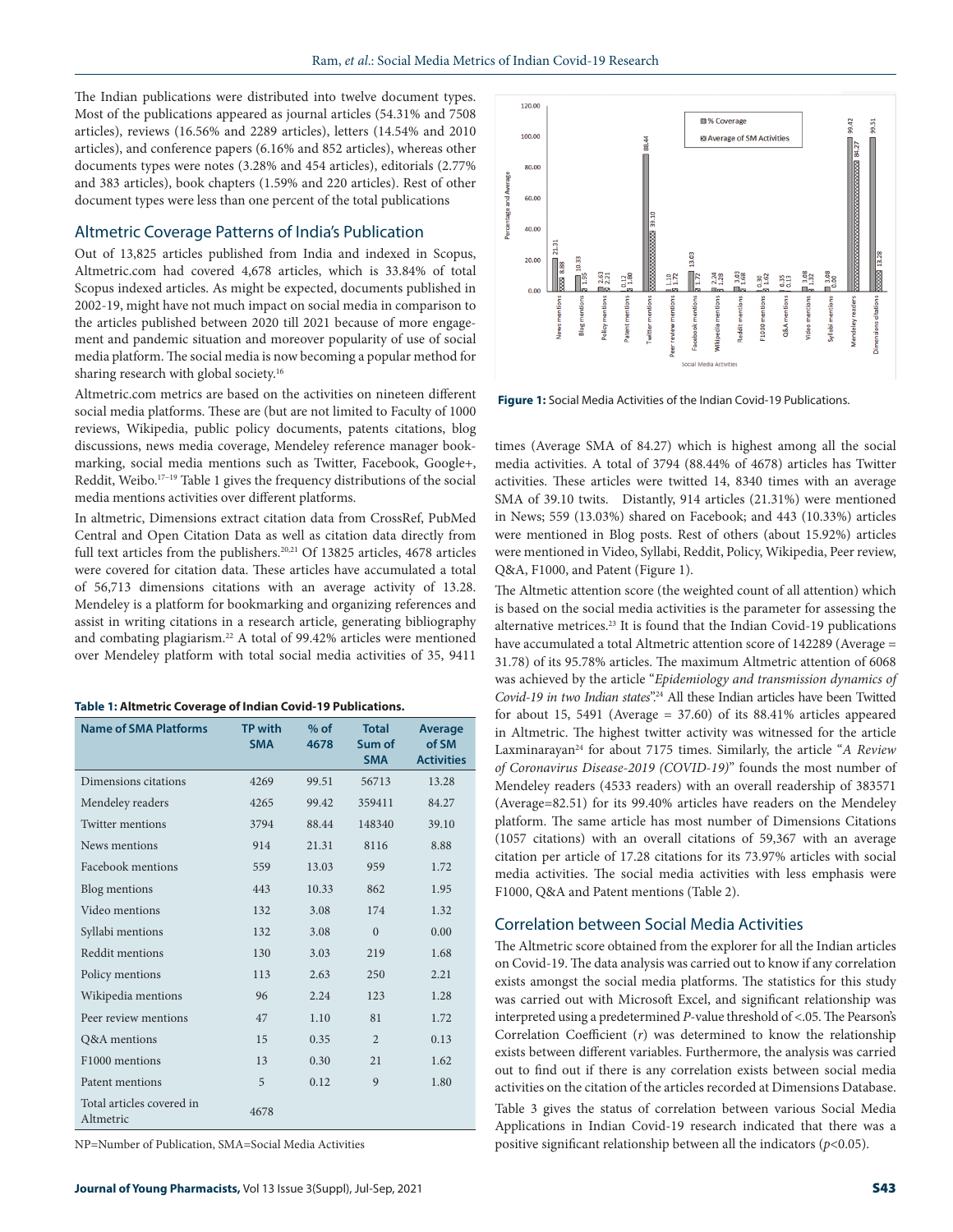## **Table 2: The Social Media Activities of the Indian Publications on Covid-19.**

| <b>Altmetric and Social Media Applications</b> | <b>Total Activities</b> | <b>Non-Zero Count</b> | % of Non-Zero Value | Average | <b>Median</b>  | <b>Min</b>     | <b>Max</b>     |
|------------------------------------------------|-------------------------|-----------------------|---------------------|---------|----------------|----------------|----------------|
| <b>Altmetric Attention Score</b>               | 142289                  | 4478                  | 95.75%              | 31.78   | $\overline{4}$ | $\overline{0}$ | 6068           |
| News mentions                                  | 8415                    | 989                   | 21.15%              | 8.51    | $\mathbf{1}$   | $\mathbf{0}$   | 383            |
| Blog mentions                                  | 896                     | 471                   | 10.07%              | 1.90    | $\mathbf{1}$   | $\mathbf{0}$   | 35             |
| Policy mentions                                | 254                     | 117                   | 2.50%               | 2.17    | $\mathbf{1}$   | $\mathbf{0}$   | 12             |
| Patent mentions                                | 10                      | 6                     | 0.13%               | 1.67    | $\mathbf{1}$   | $\mathbf{0}$   | $\overline{3}$ |
| Twitter mentions                               | 155491                  | 4135                  | 88.41%              | 37.60   | $\overline{4}$ | $\mathbf{0}$   | 7175           |
| Peer review mentions                           | 93                      | 53                    | 1.13%               | 1.75    | $\mathbf{1}$   | $\mathbf{0}$   | 7              |
| Facebook mentions                              | 1025                    | 614                   | 13.13%              | 1.67    | $\mathbf{1}$   | $\overline{0}$ | 25             |
| Wikipedia mentions                             | 126                     | 99                    | 2.12%               | 1.27    | $\mathbf{1}$   | $\mathbf{0}$   | $\overline{4}$ |
| F1000 mentions                                 | 21                      | 13                    | 0.28%               | 1.62    | $\mathbf{1}$   | $\mathbf{0}$   | 6              |
| Q&A mentions                                   | $\overline{2}$          | $\mathbf{2}$          | 0.04%               | 1.00    | $\mathbf{1}$   | $\mathbf{0}$   | $\mathbf{1}$   |
| Video mentions                                 | 202                     | 133                   | 2.84%               | 1.52    | $\mathbf{1}$   | $\mathbf{0}$   | 17             |
| Mendeley readers                               | 383571                  | 4649                  | 99.40%              | 82.51   | 42             | $\mathbf{0}$   | 4533           |
| Dimensions citations                           | 59367                   | 3436                  | 73.47%              | 17.28   | 6              | $\mathbf{0}$   | 1057           |

#### **Table 3: Correlation between various Social Media Applications in Indian Covid-19 Research.**

| <b>Name of Social</b><br><b>Media</b> | <b>News</b> | <b>Blog</b> | <b>Policy</b>       | <b>Patent</b> | <b>Twitter</b> | <b>Peer</b><br><b>Review</b> | <b>Facebook</b> | Wikipedia | <b>Reddit</b> | F1000    | Q&A      | <b>Video</b> | <b>Mendeley</b><br>readers |
|---------------------------------------|-------------|-------------|---------------------|---------------|----------------|------------------------------|-----------------|-----------|---------------|----------|----------|--------------|----------------------------|
| <b>News</b>                           | $- - -$     |             |                     |               |                |                              |                 |           |               |          |          |              |                            |
| Blog                                  | 0.731       | $---$       |                     |               |                |                              |                 |           |               |          |          |              |                            |
| Policy                                | 0.174       | 0.251       | $\qquad \qquad - -$ |               |                |                              |                 |           |               |          |          |              |                            |
| Patent                                | $-0.003$    | 0.000       | 0.044               | $---$         |                |                              |                 |           |               |          |          |              |                            |
| Twitter                               | 0.524       | 0.554       | 0.326               | $-0.003$      | $\cdots$       |                              |                 |           |               |          |          |              |                            |
| Peer Review                           | 0.040       | 0.049       | 0.048               | $-0.003$      | 0.009          | $---$                        |                 |           |               |          |          |              |                            |
| Facebook                              | 0.411       | 0.442       | 0.264               | 0.003         | 0.589          | 0.014                        | $\cdots$        |           |               |          |          |              |                            |
| Wikipedia                             | 0.222       | 0.167       | 0.141               | $-0.004$      | 0.272          | 0.002                        | 0.228           | $---$     |               |          |          |              |                            |
| Reddit                                | 0.350       | 0.393       | 0.139               | $-0.004$      | 0.534          | 0.016                        | 0.397           | 0.126     | $---$         |          |          |              |                            |
| F1000                                 | 0.515       | 0.610       | 0.058               | $-0.001$      | 0.289          | 0.020                        | 0.259           | 0.144     | 0.173         | $---$    |          |              |                            |
| Q&A                                   | 0.310       | 0.371       | 0.225               | $-0.001$      | 0.551          | $-0.002$                     | 0.191           | 0.048     | 0.354         | $-0.001$ | $---$    |              |                            |
| Video                                 | 0.099       | 0.109       | 0.036               | 0.011         | 0.276          | $-0.002$                     | 0.187           | 0.077     | 0.132         | 0.067    | $-0.002$ | $- - -$      |                            |
| Mendeley<br>Readers                   | 0.170       | 0.259       | 0.233               | 0.115         | 0.164          | 0.045                        | 0.217           | 0.168     | 0.093         | 0.123    | 0.073    | 0.104        | $- - -$                    |
| Dimensions<br>Citations               | 0.279       | 0.411       | 0.274               | 0.098         | 0.261          | 0.050                        | 0.290           | 0.200     | 0.156         | 0.262    | 0.140    | 0.095        | 0.881                      |

Note: (p<0.05)It can be found that most of the social media activities have strong correlation amongst each other, where a significant strong correlation can be found between gives the status of correlation between various social media activities (SMA). The strong correlation has been shown by Mendeley Readership with Dimensions Citations (*r*=0.881) followed by Blog and News (*r*=0.731), Facebook and Twitter (*r*=0.589), Twitter and Blog (*r*=0.554). However, some of the social media activities shows week or negative correlation. Patent mention is having week correlation with other social media activities.

# Correlation between Social Media Activities and **Citations**

citation impact, especially the Blog mentions (*r*=0.411) and Mendeley readerships (*r*=0.881) (Table 3).

The data analysis was carried out to assess if the Social Media Activities (SMA) have any impact on citations of the Indian articles in the area of Covid-19 research. To know the relationship, Pearson Correlation Coefficient for citation in relation with SMA was analyzed. It is found that most of the social media activities have strong correlation in terms of The data analysis for understanding the relationship of individual SMA with Dimensions Citations was also considered. The relationship was assessed using the Pearson's correlation coefficient with each set of data. The study co-related with the previous studies which highlighted a positive co-relation between the social media activities and citations 25.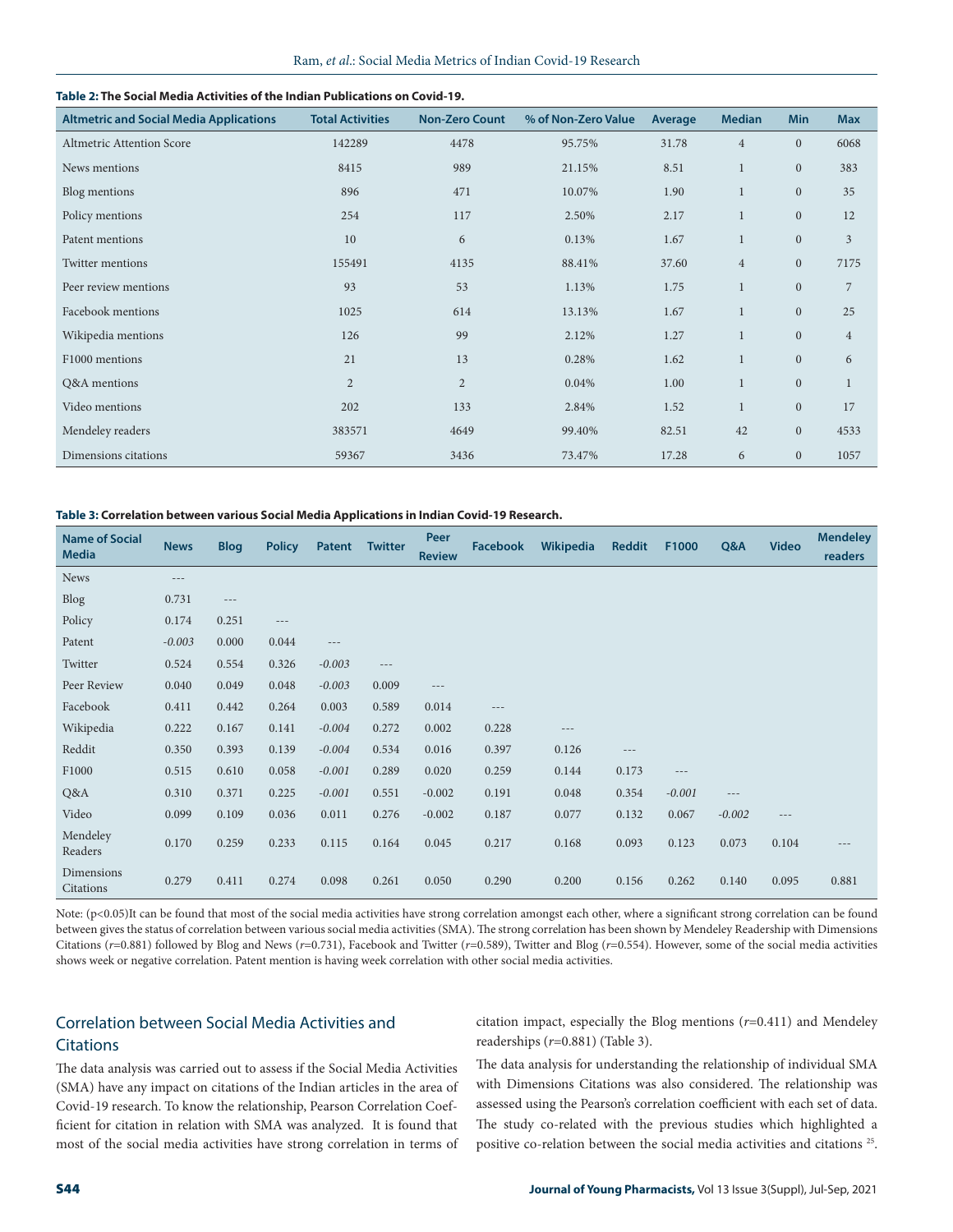For each social media activities with high correlation, a separate scattered graph was plotted and calculated Pearson correlation coefficients to find of the degree of correlation between SMA and dimensions citations. There was strong correlation of SMA with dimensions for Mendeley readers (*r*=0.881) followed by Blog mentions (*r*=0.411), Facebook mentions (*r*=0.290), News mentions (*r*=0.279), Policy mentions (*r*=0.274), F1000 mentions (*r*=0.262), Twitter mentions (*r*=0.261) and Wikipedia mentions (*r*=0.200) (Fig. Some of the SMA have shown which is a nearly strong correlation such as Reddit mentions (*r*=0.156), Q&A mentions (*r*=0.140), whereas Patent mentions (*r*=0.098), Video mentions (*r*=0.095), and Peer review (*r*=0.050) have low correlation with dimensions citations. The four SMAs such as Weibo mentions, Google+ mentions, LinkedIn mentions, Pinterest mentions do not have any activities of Indian Covid-19 publications. Here it is notable to note that Twitter mentions is not having much impact in case of the Indian Covid-19 publications, as shown in some other studies where Twitter mentions have strong correlation with citations.<sup>18,26</sup>

Figure 2 (A-C) presents the high correlation coefficient between different social media activities such as news mentions (Figure 2A), twitter (Figure 2B) and Mendeley readership (Figure 2C) with dimensions citations of Indian Covid-19 publications.

## Co-relation amongst the International Publications

The Indian Covid-19 publications were further analyzed which have been internationally collaborated. There were 2693 Indian articles were published with internal collaboration. Each of these publications were further analyzed to assess if any correlation exists between different social media platforms. It is found that most of the social media activities

shown higher correlation as compared to overall publications. The significant correlation has been found in case of Mendeley readership with Dimensions Citations (*r*=864) followed Blog mentions and News mentions (*r*=814), Facebook mentions and News mentions (*r*=517), Blog mentions (*r*=570), Twitter mentions (*r*=552); Reddit mentions and Blog mentions (*r*=512); F1000 mentions and Blog mentions (*r*=534) (Table 4)



**Figure 2C:** Correlation between Mendeley Readerships with Dimensions Citations.

| <b>Social Media</b><br><b>Mentions</b> | <b>News</b> | <b>Blog</b> | <b>Policy</b> |          | Patent Twitter | Peer<br>review |          | Facebook Wikipedia Google+ |          | <b>Reddit</b> | F1000    | Q&A   | <b>Video</b> | <b>Mendeley</b><br>readers |
|----------------------------------------|-------------|-------------|---------------|----------|----------------|----------------|----------|----------------------------|----------|---------------|----------|-------|--------------|----------------------------|
| <b>News</b><br>mentions                | $---$       |             |               |          |                |                |          |                            |          |               |          |       |              |                            |
| <b>Blog</b>                            | 0.814       | $---$       |               |          |                |                |          |                            |          |               |          |       |              |                            |
| Policy                                 | 0.226       | 0.297       | $---$         |          |                |                |          |                            |          |               |          |       |              |                            |
| Patent                                 | $-0.003$    | $-0.004$    | $-0.003$      | $---$    |                |                |          |                            |          |               |          |       |              |                            |
| Twitter                                | 0.366       | 0.417       | 0.295         | $-0.003$ | $---$          |                |          |                            |          |               |          |       |              |                            |
| Peer review                            | 0.029       | 0.022       | 0.077         | $-0.002$ | 0.000          | $\cdots$       |          |                            |          |               |          |       |              |                            |
| Facebook                               | 0.517       | 0.570       | 0.386         | $-0.005$ | 0.552          | 0.003          | $\cdots$ |                            |          |               |          |       |              |                            |
| Wikipedia                              | 0.287       | 0.324       | 0.245         | $-0.004$ | 0.254          | $-0.005$       | 0.300    | $---$                      |          |               |          |       |              |                            |
| Google+                                | $-0.002$    | 0.008       | 0.063         | 0.000    | $-0.001$       | $-0.002$       | 0.009    | $-0.003$                   | $---$    |               |          |       |              |                            |
| Reddit                                 | 0.455       | 0.512       | 0.235         | $-0.003$ | 0.620          | 0.006          | 0.444    | 0.232                      | $-0.003$ | $---$         |          |       |              |                            |
| F1000                                  | 0.465       | 0.534       | 0.077         | $-0.001$ | 0.213          | 0.006          | 0.290    | 0.186                      | $-0.001$ | 0.220         | $---$    |       |              |                            |
| Q&A                                    | 0.281       | 0.355       | 0.274         | $-0.001$ | 0.316          | $-0.002$       | 0.161    | 0.074                      | $-0.001$ | 0.376         | $-0.001$ | $---$ |              |                            |
| Video                                  | 0.194       | 0.258       | 0.171         | 0.081    | 0.392          | $-0.011$       | 0.329    | 0.263                      | $-0.003$ | 0.234         | 0.163    | 0.057 | $---$        |                            |
| Mendeley<br>readers                    | 0.275       | 0.410       | 0.336         | 0.048    | 0.238          | 0.030          | 0.411    | 0.264                      | $-0.004$ | 0.209         | 0.224    | 0.119 | 0.259        | ---                        |
| Dimensions<br>citations                | 0.379       | 0.546       | 0.378         | 0.113    | 0.313          | 0.031          | 0.494    | 0.317                      | 0.002    | 0.281         | 0.396    | 0.207 | 0.307        | 0.864                      |

#### **Table 4: Correlation between various Social Media Applications in Indian Covid-19 Research Publications with International Collaboration.**

Note: (*p*<0.05)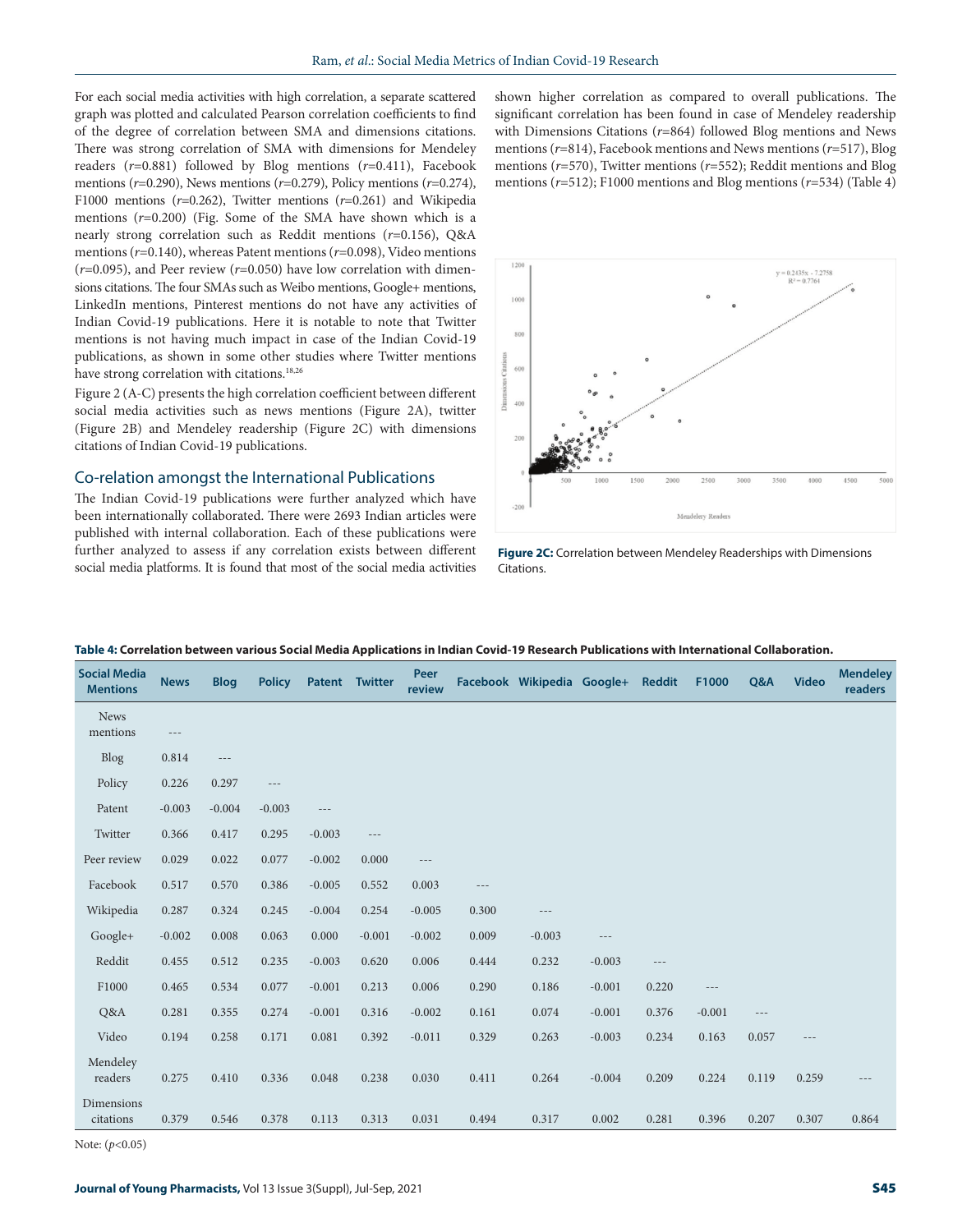

**Figure 2A:** Correlation between News Mentions with Dimensions Citations.



**Figure 2b:** Correlation between Twitter Mentions with Dimensions Citations.

# **CONCLUSION**

The study presents the social media activities of the Indian Covid-19 research publications indexed in Scopus databases and included in Altmetric.com. Out of the 13825 articles indexed in Scopus, 33.84% were included in Altmetric.com. The articles were distributed over fifteen different social media activities, where Mendeley readership, Twitter mentions and Dimensions citations were top three social media activities. Based on the data analysis it is concluded that the articles which have higher Mendeley readership or twitter mentions or news mentions have higher Altmetric attention score. Furthermore, there is a high significant correlation has been found that the articles which have high Mendeley readership have high citations, followed by Blog mentions, Twitter mentions, news mentions and Facebook mentions. It can be also found that the international publications have higher social media activities and high correlation coefficient with respect to the citations of the article. The social media activities are playing key role is assessing the research impact giving rise to alternative metrics as compared to the traditional methods of the assessment.

## **ACKNOWLEDGEMENT**

Authors would like to acknowledge the help of Dr Anoop Verma, Associate Professor TIET for assisting in data extraction from the SCOPUS Database.

# **CONFLICT OF INTEREST**

The authors declare no conflict of interest

## **ABBREVIATIONS**

**COVID:** Coronavirus disease; **nCOV:** Novel Coronavirus; **Q&A:** Question & Answers; **SMA:** Social Media Activities.

## **REFERENCES**

- 1. Aksnes DW, Langfeldt L, Wouters P. Citations, citation indicators, and research quality: an overview of basic concepts and theories. Open: SAGE. Published online; 2019. doi: 10.1177/2158244019829575.
- 2. Weller K. Social media and altmetrics: an overview of current alternative approaches to measuring scholarly impact BT - incentives and performance: governance of research organizations. In: Welpe IM, Wollersheim J, Ringelhan S, Osterloh M, editors. Springer International Publishing; 2015. p. 261-76. doi: 10.1007/978-3-319-09785-5\_16.
- 3. Elmore SA. The altmetric attention Score: what does it mean and why should I Care? Toxicol Pathol. 2018;46(3):252-5. doi: 10.1177/0192623318758294, PMID 29448902.
- 4. Calopedos RJS, Garcia C, Rashid P, Murphy DG, Lawrentschuk N, Woo HH. Citation indices for social media articles in urology. BJU Int. 2017;119;Suppl 5:47-52. doi: 10.1111/bju.13872, PMID 28544295.
- 5. Lever J, Altman RB. Analyzing the vast coronavirus literature with CoronaCentral. Proc Natl Acad Sci U S A. 2021;118(23). doi: 10.1073/pnas.2100766118, PMID 34016708.
- 6. Núñez RO, Gutiérrez YR. Academic and social impact of Covid-19 research in Dimensions database. Rev Habanera Cienc Med. 2021;20(2).
- 7. Patel V, Li CH, Acharya J, Lerner A, Rajamohan AG. Changes in social media impact of the radiological literature during the Covid-19 pandemic. Acad Radiol. 2021;28(2):151-7. doi: 10.1016/j.acra.2020.11.002, PMID 33243677.
- 8. Mateus IMA, Berrío-Zapata C. Brazilian scientific production on COVID-19: A bibliometric and altmetric analysis. In: W. G, S. H, P.-S. C, R. R, eds. *18th International Conference on Scientometrics and Informetrics Conference, ISSI 2021*. International Society for Scientometrics and Informetrics; 2021:783-793. https://www.scopus.com/inward/record.uri?eid=2-s2.0-85112624309&partnerI D=40&md5=4a0687bdb0e64b9532d3592290918776.
- 9. Edakar MAM, Shehata AMK. Measuring the impact of COVID-19 papers on the social web: an altmetric study. Published online 2021. GKMC;ahead-of(ahead-of). doi: 10.1108/GKMC-11-2020-0179.
- 10. Borku Uysal B, Islamoglu MS, Koc S, Karadag M, Dokur M. Most notable 100 articles of COVID-19: an Altmetric study based on bibliometric analysis. Ir J Med Sci Published online 2021. doi: 10.1007/s11845-020-02460-8, PMID 33459942.
- 11. Parabhoi L. Analysis of the Altmetric top 100 Altmetric Attention Score coronavirus publications. Libr Philos Pract. 2020;2020:1-10. doi: 10.31235/osf.io/4bxjt.
- 12. Tornberg HN, Moezinia C, Wei C, Bernstein SA, Wei C, Al-Beyati R, Quan T, Diemert DJ. Assessing the dissemination of COVID-19 articles across social media with altmetric and PlumX metrics: correlational study. J Med Internet Res. 2021;23(1):e21408. doi: 10.2196/21408, PMID 33406049.
- 13. Vysakh C, Babu HR. An altmetric approach to measure the social media attention of COVID-19 articles. Libr Philos Pract. 2020;2020:1-11.
- 14. Leung GM, Hedley AJ, Ho LM, Chau P, Wong IO, Thach TQ, Ghani AC, Donnelly CA, Fraser C, Riley S, Ferguson NM, Anderson RM, Tsang T, Leung PY, Wong V, Chan JC, Tsui E, Lo SV, Lam TH. The epidemiology of severe acute respiratory syndrome in the 2003 Hong Kong epidemic: an analysis of all 1755 patients. Ann Intern Med. 2004;141(9):662-73. doi: 10.7326/0003-4819-141-9- 200411020-00006, PMID 15520422.
- 15. Aburizaiza AS, Mattes FM, Azhar EI, Hassan AM, Memish ZA, Muth D, Meyer B, Lattwein E, Müller MA, Drosten C. Investigation of anti-middle east respiratory syndrome antibodies in blood donors and slaughterhouse workers in Jeddah and Makkah, Saudi Arabia, fall 2012. J Infect Dis. 2014;209(2):243-6. doi: 10.1093/infdis/jit589, PMID 24218504.
- 16. Bornmann L. Do altmetrics point to the broader impact of research? An overview of benefits and disadvantages of altmetrics. J Informetr. 2014;8(4):895-903. doi: 10.1016/j.joi.2014.09.005.
- 17. Barnes C. The use of altmetrics as a tool for measuring research impact. Aust Acad Res Libr. 2015;46(2):121-34. doi: 10.1080/00048623.2014.1003174.
- 18. Thelwall M, Haustein S, Larivière V, Sugimoto CR. Do altmetrics work? Twitter and Ten other social web services. PLOS ONE. 2013;8(5):e64841. doi: 10.1371/ journal.pone.0064841, PMID 23724101.
- 19. Weller K. Social media and altmetrics: an overview of current alternative approaches to measuring scholarly impact. In: Incentives and performance governance of Research organizations. Springer International Publishing; 2015. p. 261-76. doi: 10.1007/978-3-319-09785-5\_16.
- 20. Dimensions citation data; Published 2021 [cited Aug 18, 2021]. Available from: https://help.altmetric.com/support/solutions/articles/6000236718-dimensions-